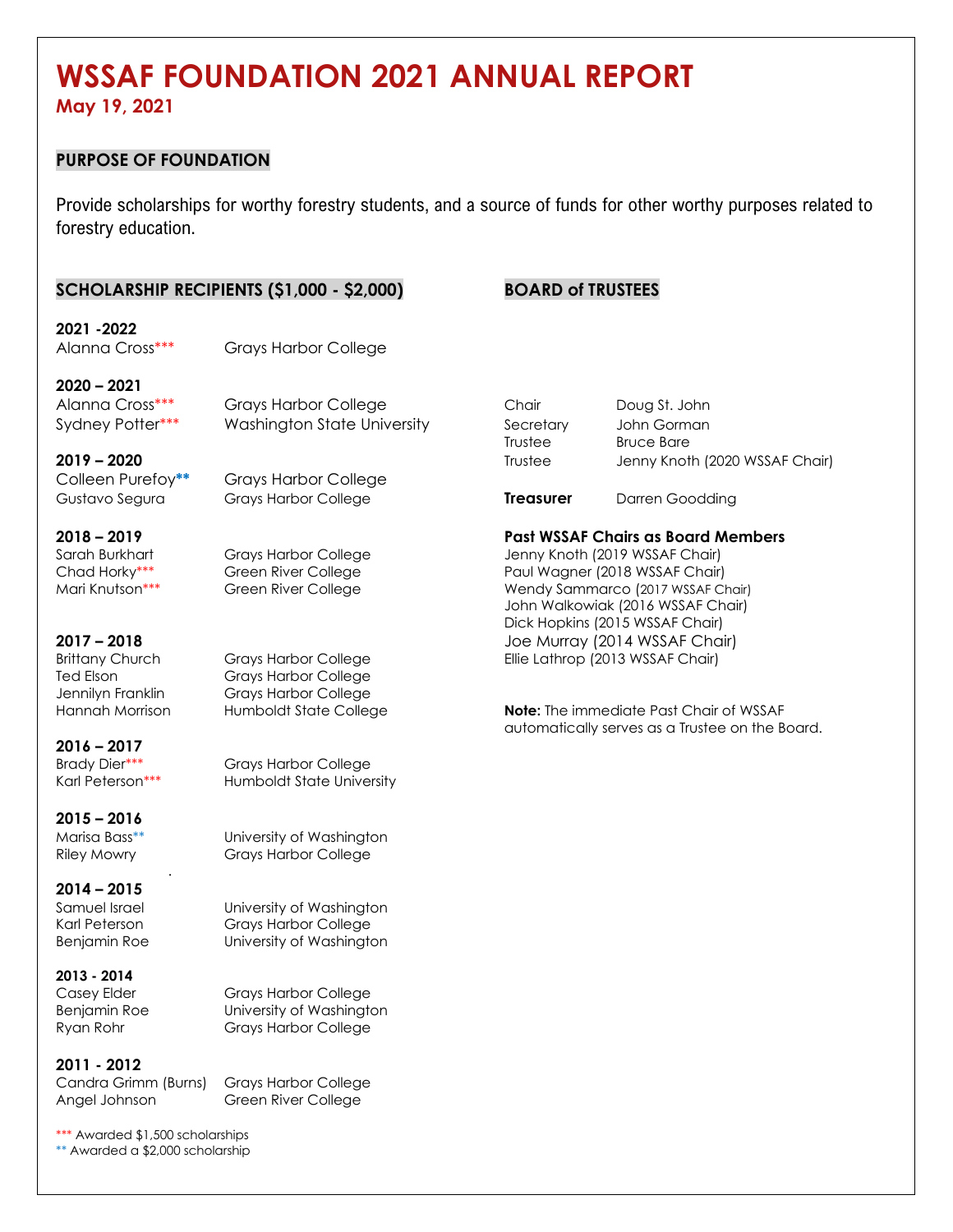# **CONTINUING to AWARD STUDENT SCHOLARSHIPS:**

The Washington State Society of American Foresters (WSSAF) Foundation is continuing to award scholarships to community college and university students excited about pursuing careers in forestry. Since 2011, the Foundation has awarded scholarships totaling \$26,500 to 24 bright and worthy students.

Thanks to the generosity of WSSAF members and timberland and forest products companies the Foundation's year-end fund balance has grown to \$73,271.

#### **Scholarship Awarded for 2021 – 2022**

A scholarship for the upcoming academic year of 2021 – 2022 is being awarded to Alannah Cross (\$1,500). Alannah is a repeat winner. Last year she was awarded a \$1,500 scholarship.

Alannah Cross is currently a junior at Grays Harbor College (GHC) in the Bachelor of Applied Science Forest Resources Management program. For the past two years Alannah worked as an intern for Port Blakely Tree Farms and for the City of Montesano. At Port Blakely, Alannah was responsible for developing and implementing a system to digitize research documents and other resource department files for the company database. She also participated in other varied forestry field projects.

Last summer, Alannah worked for the City of Montesano Forestry Department. She assisted implementing timber management projects including forest inventory cruising, timber sale layout, PCT layout, rebuilding trails, culvert inventory, as well as many other projects. This summer, Alannah will be returning to the City of Montesano full-time as the lead forestry intern. The internships have allowed her to earn money while gaining valuable professional work experience in the forestry industry. Alannah credits GHC with giving her the competitive advantage and skills needed to be able to secure these positions.

After gaining valuable work experience, Alannah plans to further her education by earning a Master's in Natural Resources. Her goal is to become a forester and an environmental educator. She is interested in working in reforestation, environmental stewardship, and public outreach.

Alannah continues to be an active SAF Student member. For the past two years she has served as the chair for the SAF Grays Harbor Student Chapter. Currently Alannah is serving as the 2020 – 2021 SAF District 1 Student Representative on the SAF National Student Executive Committee. For the 2020 SAF National Virtual Convention Alannah was responsible for producing social media content to advertise student events at the convention.

## **Foundation Grant Awarded to Grays Harbor College**

In addition to awarding a scholarship this year, the Foundation Board is awarding Grays Harbor College a grant of \$500 to support the College's forestry program. The College has been extremely successful in preparing students for rewarding forestry careers. Since 2011, thirteen students from GHC have received Foundation scholarships.

## **Foundation Seeking Continued Support**

To help additional students offset the rising cost of their forestry education, the Foundation is seeking the continued support of WSSAF members.

Donations can be made to WSSAF, c/o Darren Gooding, Treasurer, PO Box 1894, WA 98807.

By past practice donations to WSSAF have been evenly split between the Foundation and the WSSAF Office. However, donors also have the option to direct their entire donation to the scholarship program.